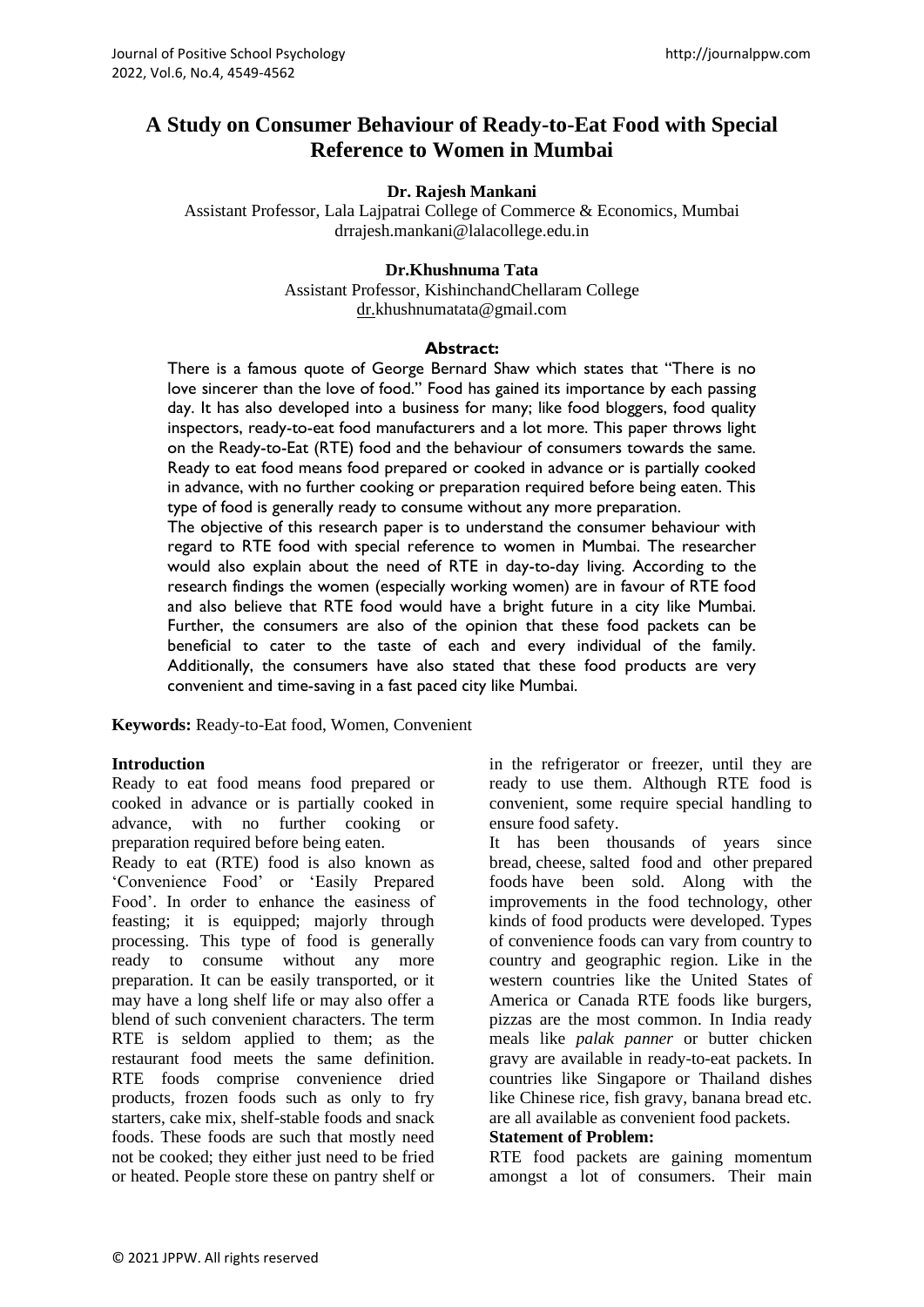feature is to save time and energy; which would be utilised for cooking. Are women aware about these RTE food packets? Have the RTE food packets proved to be a boon to the working women in the new age development of Mumbai?

## **Women's Backbone: Ready-to-Eat Food**

For every woman it is essential to be independent in today's generation. For any woman to be independent and to stand on her own feet she needs to be firstly financially independent. They have to earn and be financially stable. In India a female's primary job is considered to take of her house and family. A very less percentage of females are allowed to go out and work. For those females to handle house and work responsibility becomes difficult. That is the time Ready-to-Eat food packets comes to their rescue. They can offer the same taste to their family by just devoting a few minutes to the kitchen. They have to just buy these RTE packets and heat it for a while, and they are ready to be served on the table.

Since the time of Mahabharata and Ramayana it is believed that women are meant to take care of the house. Be it Sita or Kaikeyi they are responsible for the household work. This tradition has been passed on till present date. In those times they used to cook for the entire kingdom together in one kitchen which would lead to a lot of burden for the females. The quality and the purity of food used to be of immense importance for them. Each and everything should be prepared from scratch. Their major work was to initiate the cooking activities for the entire family and the army at large. They believed in fresh food and would not appreciate food stacked up for the next meal also. They were very particular about the freshness of the food. The dish which would be served for lunch should never be served for dinner. They believed that would bring the freshness of the food at stake; which was strictly not appreciated. In those days when the Ready-to-Eat meals or frozen foods were not available there were very few lifestyle diseases. As per the ancient mentality the food starts losing their nourishment as soon as it is kept for more than two hours. So it was very much necessary to eat it fresh so that the health of the people was not sacrificed or kept on stake. With the introduction of refrigerators and further the institution of Ready-to-Eat food products has encouraged people to stack

up food for all the three meals or sometimes even for days. With today's fast life where it is important for females to work in order to cope up with the standard of living and where women are need in a dire need to have a mark for themselves it is not possible for them to cook three meals a day. Either they cook for the entire day or they stack up frozen foods; where ready-to-eat food comes to their rescue. We all believe that a way to a man's heart is through his stomach. Hence, it is very important to provide them with tasty food. In today's fast life it has become impossible for females to devote their time in cooking food for their family. It's more like a daily challenge for them to handle two things side by side. We are living in a challenging environment where the standard of living is raising day in and day out. It becomes very much necessary for both the man and the woman of the house to earn and run their house. There are no more nine to five jobs. Currently, the jobs definitely start at nine AM, but they no more end at five PM; there is definitely no end time to it. After coming back so late in the night you cannot expect anyone to sit and cook for the family. Sometimes definitely you might not get the same tasty taste in the RTE food packets, but then they are left with no choice rather than relying on the same. Hiring maids to cook food can also be one of the choices but the everyday increasing rates of maids really haunts the middle class people.

RTE foods are misunderstood as expensive but ultimately they all most cost the same as home cooked food. Having a RTE food packet is somewhere down the line better than having food ordered from a restaurant. Working woman in India is mostly not aware of RTE, or they have misunderstood RTE as stale food or are not aware the time it saves. Over the above there are still so many families who are still of the old school mentality where they feel females are just meant for house responsibilities like cleaning, washing utensils and clothes and main job is to cook fresh meals for breakfast, lunch and dinner respectively. These families still are not open to the fact that women can go out and work for her livelihood. Because of such people there is no positive word for Ready-to-Eat food products.

The working women professionals now spend at about ten hours at work and about two hours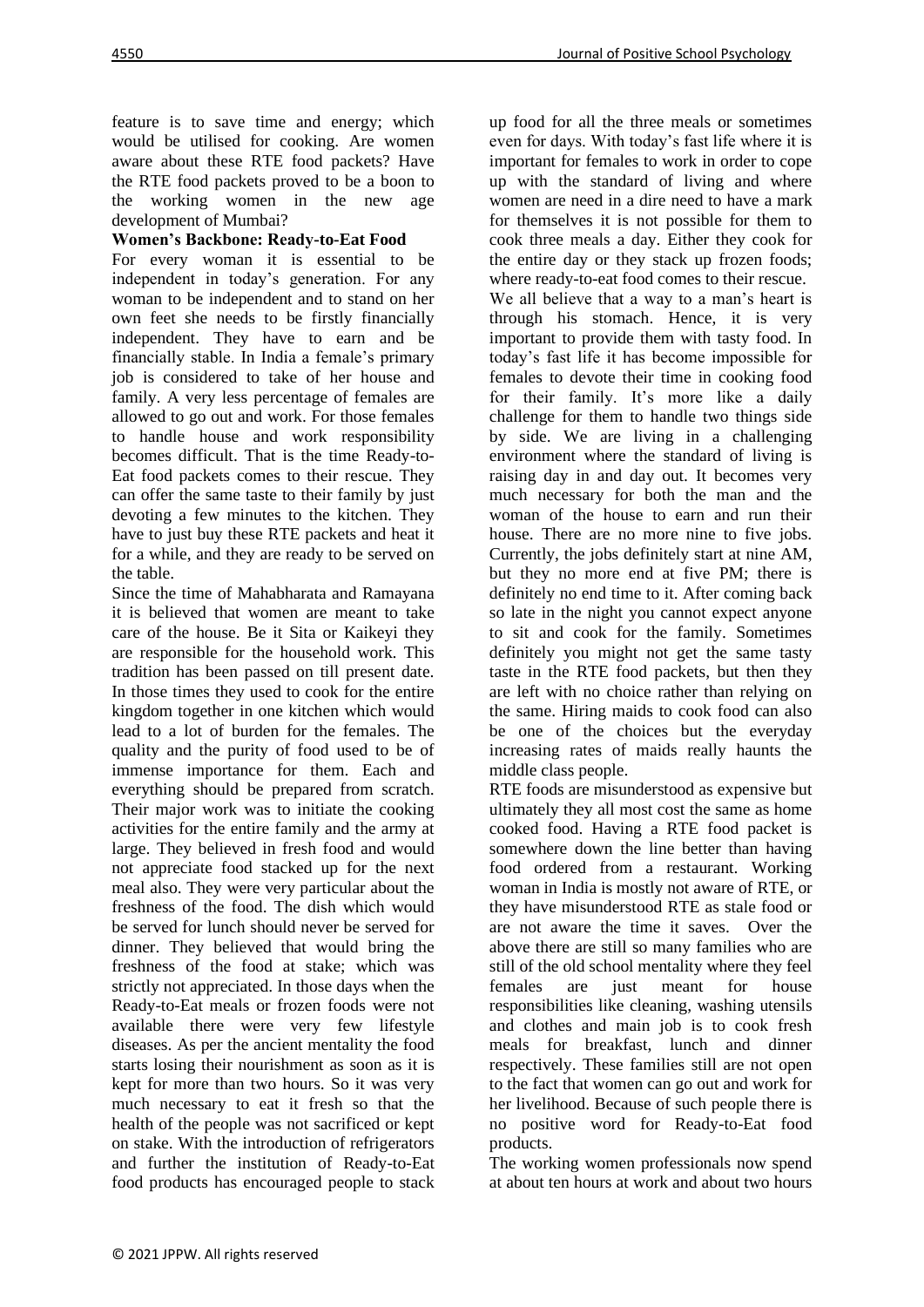commuting, boosting in-between the snacking habits. Young, mobile professionals prefer pre-lunch snacks, while pre-dinner meals are popular amongst those who tend to return home very late and have family responsibilities on their head. Such changes amongst the attitude and life style of people have triggered innovations, with RTE foods now offering on the deserts and breakfast in a cup as well. There is a plethora of other Ready-to-Eat foods like frozen snacks, instant pasta, soups and granola bars which help the working women to manage her work and family.

### **Review of Literature:**

*Dr Siddiqui Aaliyah (2014)* in her paper has tried to assess the purchasing behaviour of employed females and females working at their homes for packed and non-packed foodstuff. According to her, there are some products are made certain or essentially bought principally by females. The aim of this research is to identify the fondness of packed and non-packed foodstuff of employed females and housewives and further to inspect the association amongst employed females and packed foodstuff. For this reason the study was done in Maharashtra along with certain females who are employed and also the ones responsible for household work.

*Sivakami R and Chithra S (2014)*analysed the purchasing behaviour of employed females with regards to convenience food packets in Thanjavur district. The researcher endeavours to understand the purchase attitude of working females with regards to convenience food packets. The primary aim of this study is to recognize the features impelling the purchase behaviour of RTE food packets. They had also studied the product loyalty of convenience food brands. Higher prices were a significant purpose for not purchasing of RTE food packets. Therefore, struggles could be made to decrease the cost of these food packets in order to upswing its sales. If there would be a decrease in the cost the employed females would be capable to purchase additional products. The convenience factor and the changes in the lifestyle were the major reasons due to which the working women were more positively inclined towards RTE food packets.

*Srinivasan Sunder and Shende Murlidhar Kiran (2016)*had researched about the benefits of convenience foods to non-working women. The researcher aimed to discover for the usage of RTE food by house-wives and of their necessity to select, the kind of RTE food they usually desire and the advantages they saw by consuming such a suitable product in their household. These women were regarded as the market leaders to experiment these convenience foodstuffs in their kitchens. The research also focused to apprehend the advantages these employed females obtained by consumption of convenience foods.

## **Research Methodology:**

## **Objective of the Study:**

➢ The researcher wants to understand the awareness level of RTE food products among females. Further, identify the attitude of women towards Ready-to-Eat food packets.

### **Hypothesis:**

1. **H0:** There is a negative attitude among working women in context of RTE food products in the market; in the city of Mumbai

**H1:** There is a positive attitude among working women in context of RTE food products in the market; in the city of Mumbai

### **Source of Data:**

- ➢ Primary Source: Interaction with women from south Mumbai with regards to their opinion on the Readyto-Eat food market.
- ➢ Secondary Source: Convenience Food Facts (Arlene Monk and Nancy Cooper), Indian Super Foods (RujutaDiwekar) and websites.

### **Research Design:**

 $\triangleright$  This is an Exploratory Research

### **Sampling Plan:**

➢ This research is carried on with Random Sampling technique.

### **Scope of Research:**

- $\triangleright$  This research is limited to southern part of Mumbai due to place limitation.
- $\triangleright$  Further the secondary data is collected from only 1000 female consumers due to time limitation.

### **Sample Size**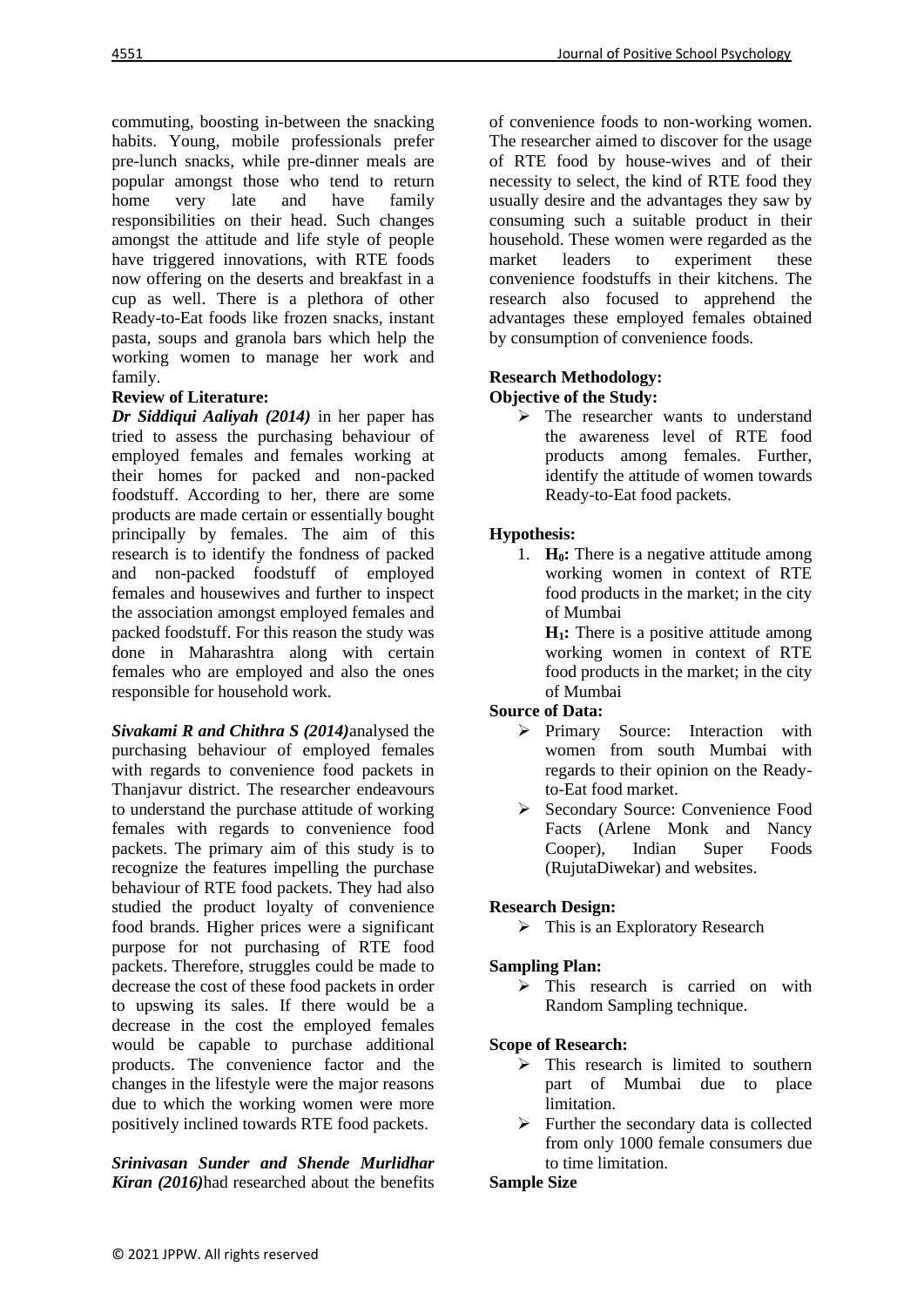for research purpose.

➢ A sample size of 1000 female consumers is taken into consideration

## **Data Analysis and Findings:**

| <b>Questions</b>      | <b>Answers</b> |                                                                                     |                  |         |
|-----------------------|----------------|-------------------------------------------------------------------------------------|------------------|---------|
| Women<br>1.           |                |                                                                                     |                  |         |
| an<br>as<br>important |                | <b>Woman: Important Pillars</b>                                                     | <b>Frequency</b> | Percent |
| pillar in the         |                | Very low                                                                            | 21               | 2.1     |
| family.               |                | Low                                                                                 | 28               | 2.8     |
|                       |                | Neutral                                                                             | 72               | 7.2     |
|                       |                | High                                                                                | 218              | 21.8    |
|                       |                | Very High                                                                           | 661              | 66.1    |
|                       |                | Total                                                                               | 1000             | 100     |
| 2. Women              |                | 22%<br>66%                                                                          |                  |         |
| have                  |                | <b>Women: More Competent</b>                                                        | Frequency        | Percent |
| become                |                | Very low                                                                            | 27               | 2.7     |
| more<br>competent     |                | Low                                                                                 | 25               | 2.5     |
| in today's            |                | Neutral                                                                             | 72               | $7.2\,$ |
| dynamic               |                | High                                                                                | 348<br>528       | 34.8    |
| environmen            |                | Very High                                                                           |                  | 52.8    |
| t                     |                | Total                                                                               | 1000             | 100     |
|                       | 53%            | Very low<br>Low<br>Neutral<br>High<br>Very High<br>3%<br>3%<br>$\boxed{7\%}$<br>35% |                  |         |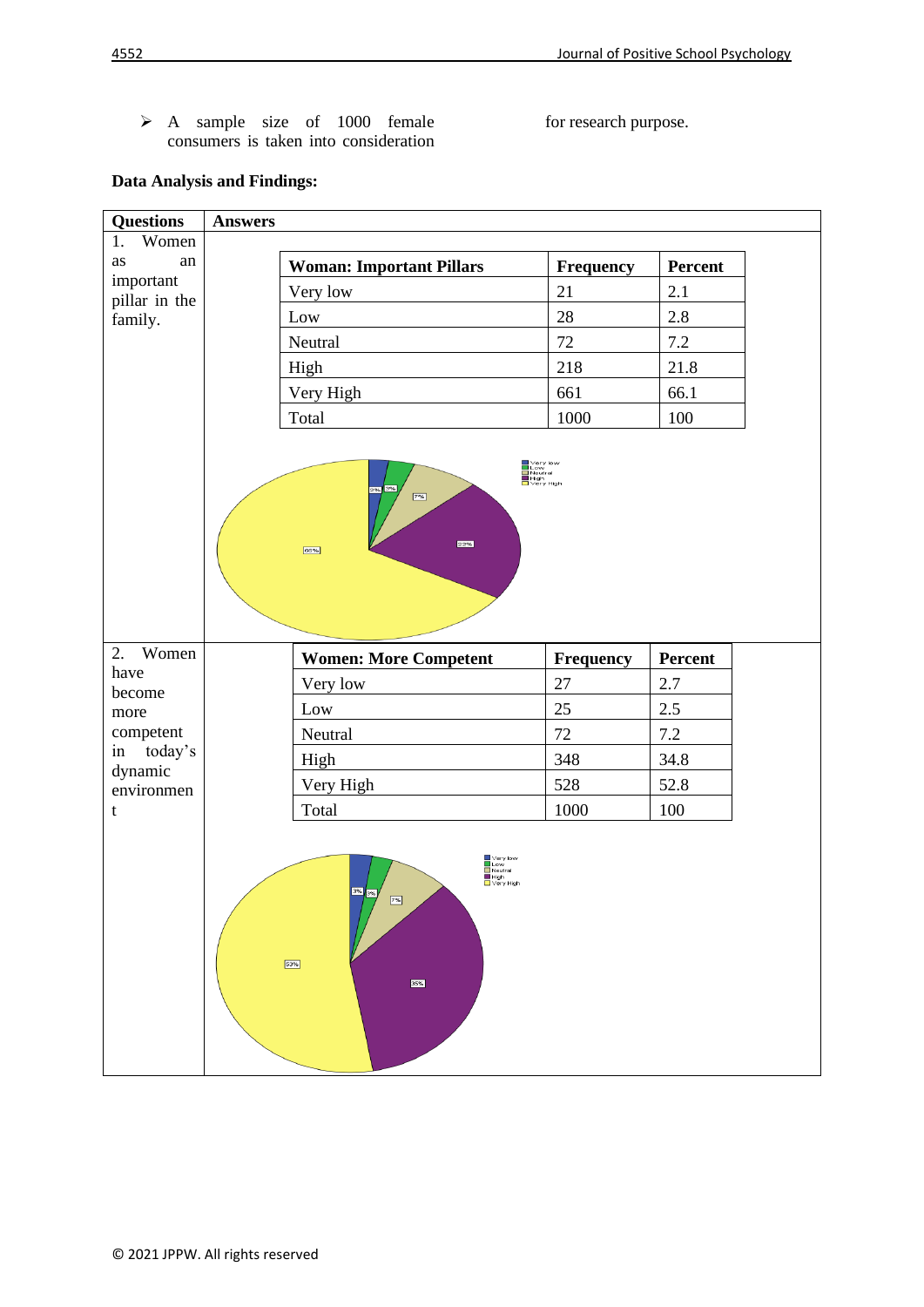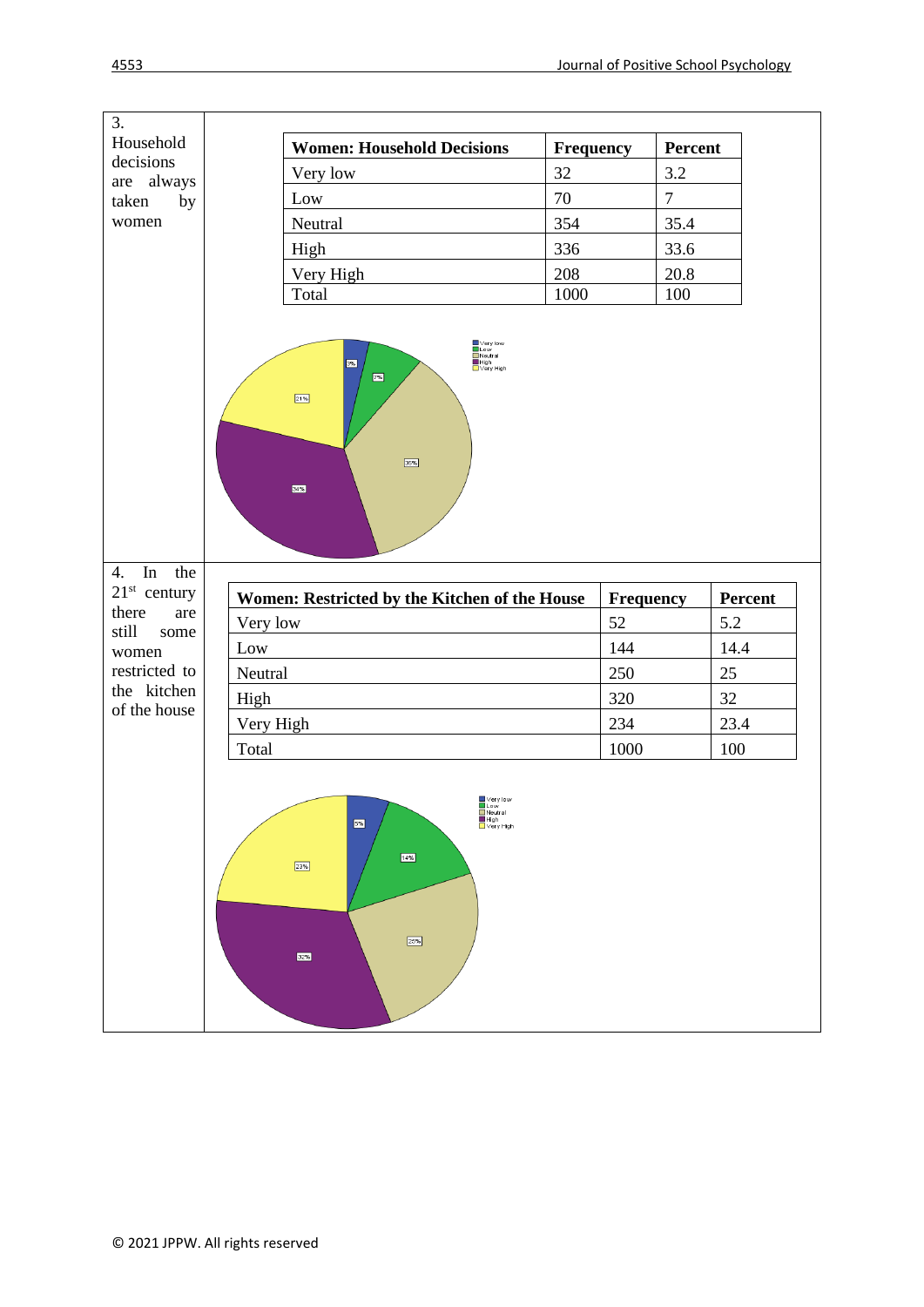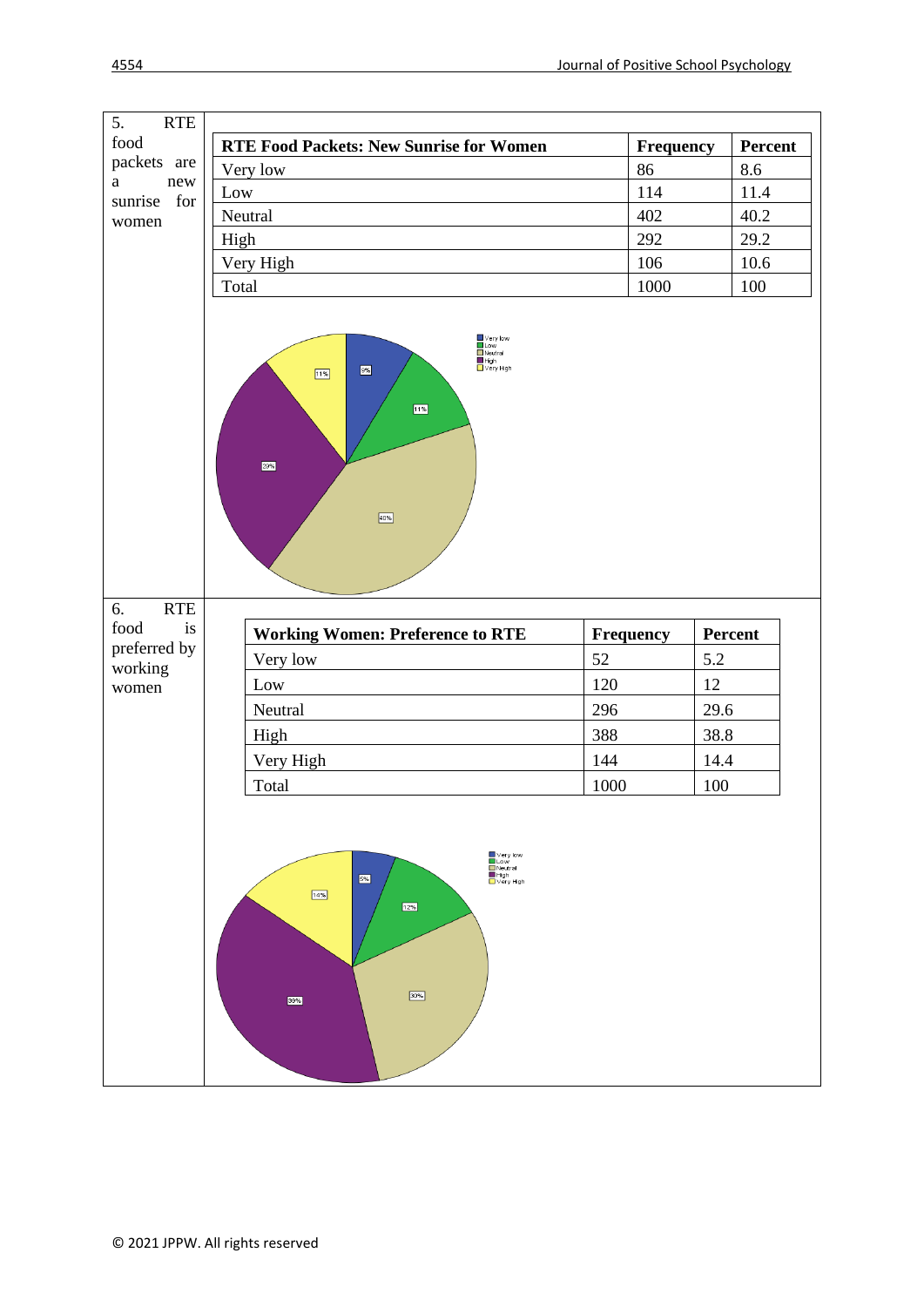| 7.<br><b>RTE</b>             |                                                                                                            |                  |               |         |
|------------------------------|------------------------------------------------------------------------------------------------------------|------------------|---------------|---------|
| food<br>saves<br>time<br>and | <b>RTE Food: Saves Time and Energy</b>                                                                     | Frequency        |               | Percent |
| energy                       | Very low                                                                                                   | 34               |               | 3.4     |
|                              | Low                                                                                                        | 36               |               | 3.6     |
|                              | Neutral                                                                                                    | 210              |               | 21      |
|                              | High                                                                                                       | 492              |               | 49.2    |
|                              | Very High                                                                                                  | 228              |               | 22.8    |
|                              | Total                                                                                                      | 1000             |               | 100     |
|                              | ■Very low<br>■Neutral<br>■High<br>■Very High<br>3%<br>$\overline{\mathbf{4\%}}$<br>23%<br>21%<br>49%       |                  |               |         |
| Family<br>8.<br>members      | <b>Satisfaction of Family Members</b>                                                                      |                  |               |         |
| are satisfied                | with RTE<br>Very low                                                                                       | Frequency<br>120 | Percent<br>12 |         |
| when RTE                     | Low                                                                                                        | 262              | 26.2          |         |
| food<br>is<br>served         | Neutral                                                                                                    | 426              | 42.6          |         |
|                              | High                                                                                                       | 148              | 14.8          |         |
|                              | Very High                                                                                                  | 44               | 4.4           |         |
|                              | Total                                                                                                      | 1000             | 100           |         |
|                              | Very low<br>Low<br>$\blacksquare$ Neutral<br>$4\%$<br>High<br>$\Box$ Very High<br>12%<br>15%<br>26%<br>43% |                  |               |         |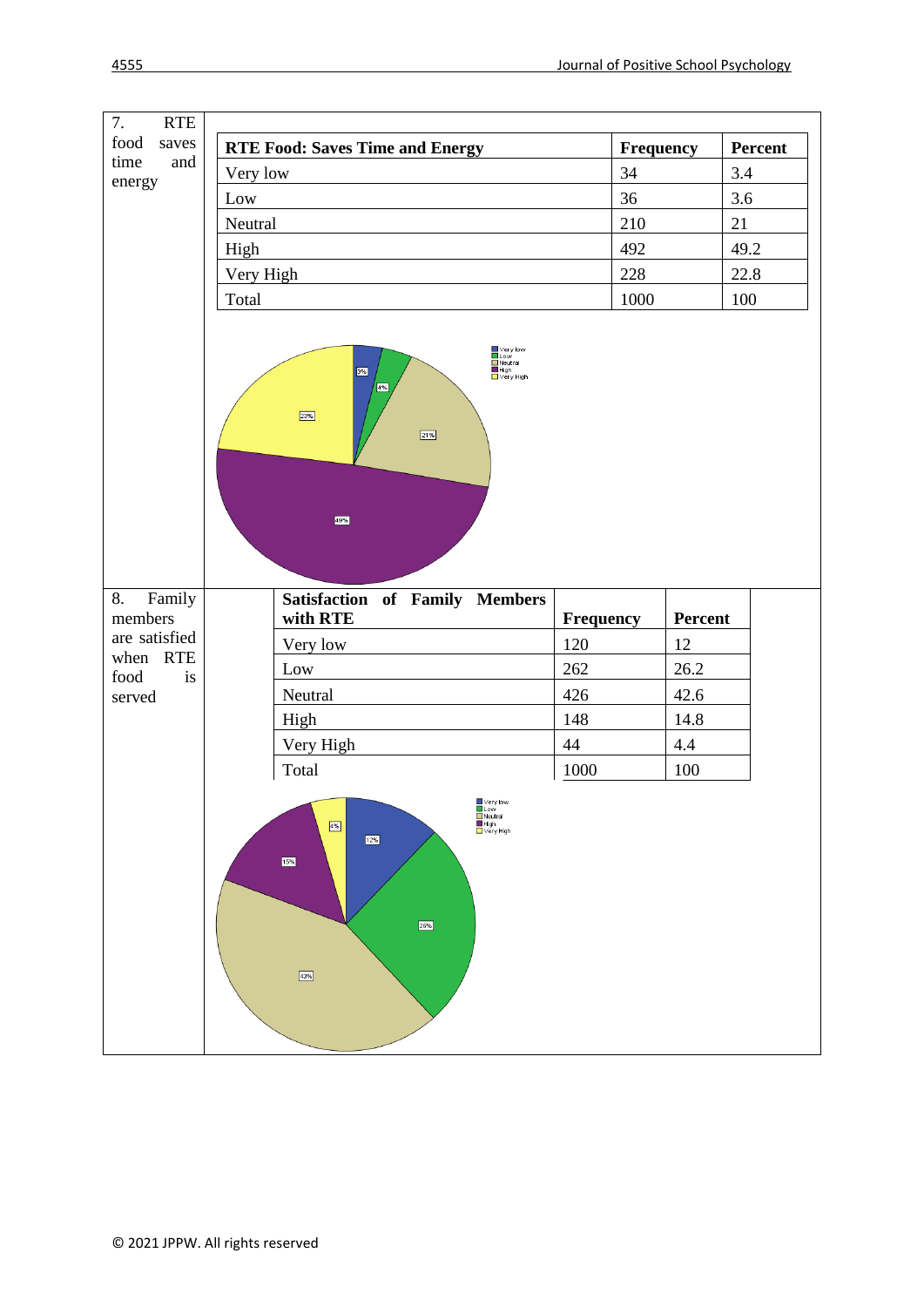| 9. There is                  |       |                                                                                                  |                  |         |                |  |
|------------------------------|-------|--------------------------------------------------------------------------------------------------|------------------|---------|----------------|--|
| high<br>$\rm{a}$             |       | <b>Frequent Preparation of RTE food</b>                                                          |                  |         |                |  |
| frequency                    |       | <b>Packets</b>                                                                                   | <b>Frequency</b> | Percent |                |  |
| of<br>preparation            |       | Very low                                                                                         | 266              | 26.6    |                |  |
| <b>RTE</b><br>of             |       | Low                                                                                              | 320              | 32      |                |  |
| food                         |       | Neutral                                                                                          | 248              | 24.8    |                |  |
| packets for                  |       | High                                                                                             | 134              | 13.4    |                |  |
| your family                  |       | Very High                                                                                        | 32               | 3.2     |                |  |
|                              |       | Total                                                                                            | 1000             | 100     |                |  |
|                              |       | Very low<br>Low<br>$\blacksquare$ Neutral<br>3%<br>High<br>Nery High<br>13%<br>27%<br>25%<br>32% |                  |         |                |  |
|                              |       |                                                                                                  |                  |         |                |  |
| Wide<br>10.<br>of<br>variety |       | Wide Variety of RTE: Important role in<br>increasing the preference of women                     | <b>Frequency</b> |         | Percent        |  |
| food<br><b>RTE</b>           |       | Very low                                                                                         | 88               |         | $8.8\,$        |  |
| packets will                 | Low   |                                                                                                  | 166              |         | 16.6           |  |
| play a vital<br>role<br>in   |       | Neutral                                                                                          | 390              |         | 39             |  |
| increasing                   | High  |                                                                                                  | 286              |         | 28.6           |  |
| the                          |       | Very High                                                                                        | $70\,$           |         | $\overline{7}$ |  |
| preference<br>of women       | Total |                                                                                                  | 1000             |         | 100            |  |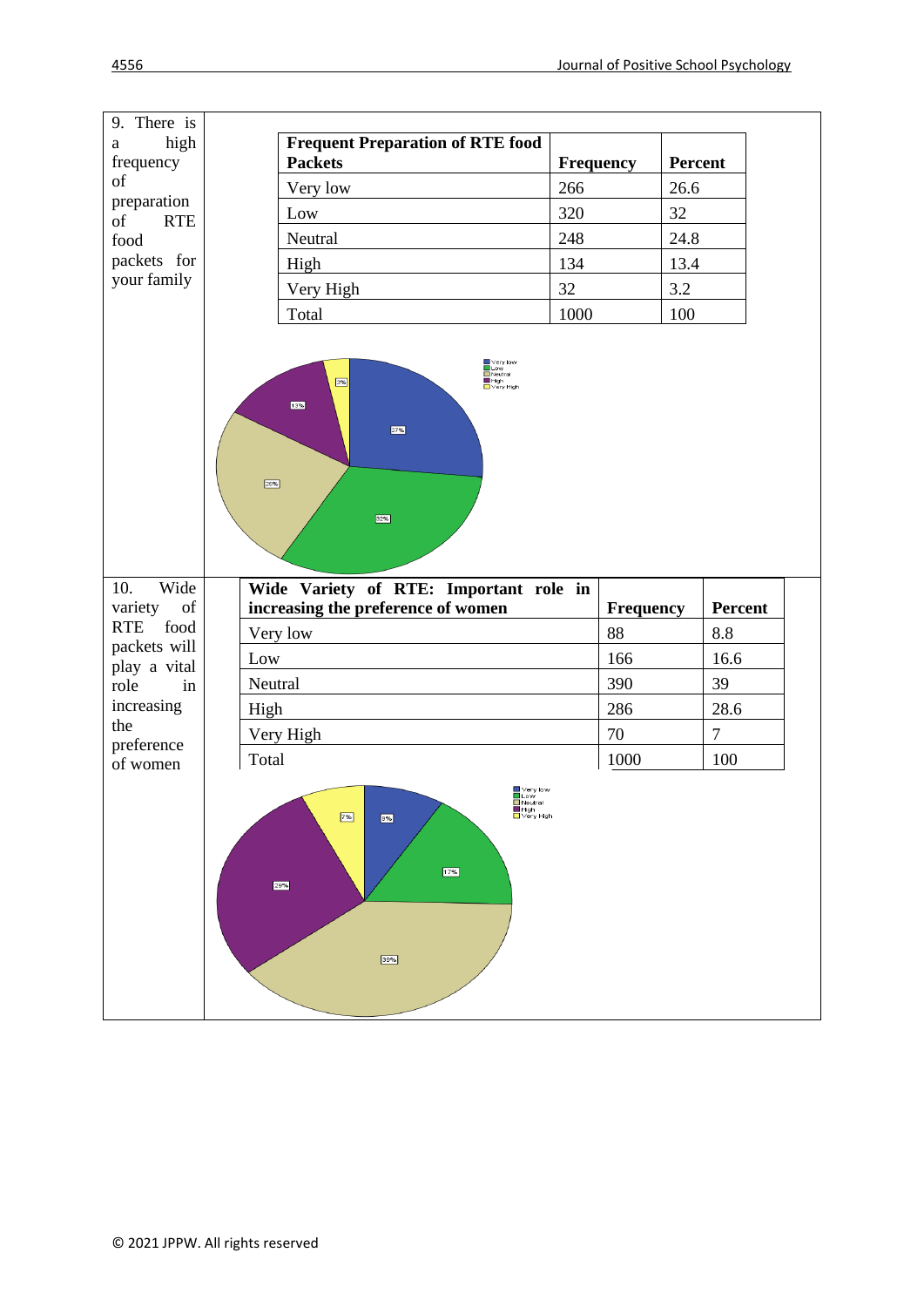

### **Hypothetical Analysis:**

The following hypothesis is tested to know the positive attitude among general population in context of RTE food products in the market; in the city of Mumbai by using Kolmogorov Smirnov Test

Null Hypothesis (H30): There is no positive attitude among working women in context of RTE food products in the market; in the city of Mumbai.

Alternative Hypothesis (H3A): There is a positive attitude among working women in context of RTE food products in the market; in the city of Mumbai.

| Table 3.1: Kolmogorov-Smirnov Test to know the among working women in context of RTE |  |
|--------------------------------------------------------------------------------------|--|
| food products in the market; in the city of Mumbai                                   |  |

| <b>Description</b>       |                         | <b>Decisions</b> |
|--------------------------|-------------------------|------------------|
| N                        |                         | 1000             |
| <b>Normal Parameters</b> | Mean                    | 3.42             |
|                          | Std. Deviation          | 0.87             |
| Most                     | <b>Extreme Absolute</b> | 0.237            |
| <b>Differences</b>       | Positive                | 0.237            |
|                          | Negative                | $-0.214$         |
| Kolmogorov-Smirnov Z     |                         | 7.503            |
| Significance (2-tailed)  |                         |                  |

Source: Compiled from the questionnaire

**Inference:** It can be seen from the table 1 that the significance (0.00) is less than the assumed value (0.05). So we reject the null hypothesis (Ho). This means that there is a positive attitude among working women in context of

RTE food products in the market; in the city of Mumbai. The reason for the positive attitude is that most of the women are involved in the buying decision for RTE products as they are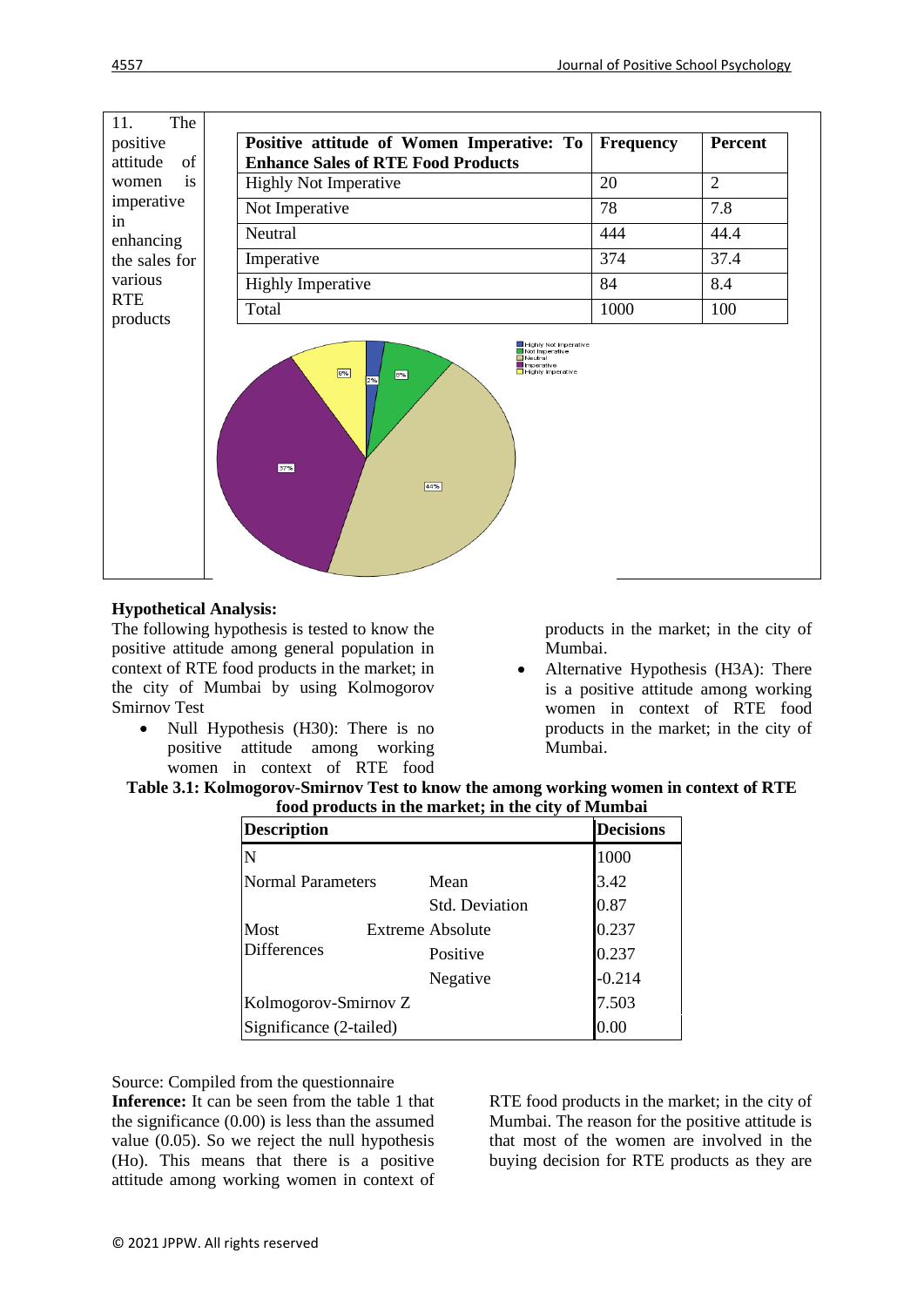the influencers in purchasing at all convenient locations.

### **Multiple Correlation Analysis**

Multiple Correlation has been used to find out the association among the Experience, Women and Health with Attitude of the people towards RTE products.

The value r (correlation coefficient) ranges from  $-1$  to  $+1$ [ $-1$  indicates negative correlation, +1 indicates positive correlation]. If the value of r is between [0.75 to 1 (it is high association), 0.5 to 0.74(moderate association), less than 0.5(low association].

The following table depicts the correlation of (Experience, Women and Health with Attitude of the people towards RTE products)

| Variables  | Description            | Attitude | Experience | Women | Health |
|------------|------------------------|----------|------------|-------|--------|
| Attitude   | Pearson<br>Correlation | 1        | .132       | .541  | .151   |
|            | Sig.                   |          | 0.000      | 0.000 | 0.000  |
|            | N                      | 1000     | 1000       | 1000  | 1000   |
| Experience | Pearson<br>Correlation | .132     | 1          | 0.013 | .132   |
|            | Sig.                   | 0.000    |            | 0.689 | 0.000  |
|            | N                      | 1000     | 1000       | 1000  | 1000   |
| Women      | Pearson<br>Correlation | .541     | 0.013      | 1     | .098   |
|            | Sig.                   | 0.000    | 0.689      |       | 0.002  |
|            | N                      | 1000     | 1000       | 1000  | 1000   |
| Health     | Pearson<br>Correlation | .151     | .132       | .098  | 1      |
|            | Sig.                   | 0.000    | 0.000      | 0.002 |        |
|            | N                      | 1000     | 1000       | 1000  | 1000   |

| Table: [Attitude * Experience], [Attitude * Women] * [Attitude * Health] |  |  |
|--------------------------------------------------------------------------|--|--|

Inference(s) for [Attitude \* Experience], [Attitude \* Women] \* [Attitude \* Health]

There is a positive correlation between [Attitude \* Experience], [Attitude \* Women] \* [Attitude \* Health]. The highest value of r  $\overline{(-0.541)}$  has been observed for [Attitude \* Women]. It indicates that there is a moderate correlation between Attitude and Women. It can be inferred that women plays a pivotal role in determining the attitude of the people towards RTE products.

|  |  | <b>Cross Tabulation of Number of Family Members * Preference towards RTE Products</b> |  |
|--|--|---------------------------------------------------------------------------------------|--|
|  |  |                                                                                       |  |

|                  |    | Preference towards RTE Products |                                    |     |               |       |  |
|------------------|----|---------------------------------|------------------------------------|-----|---------------|-------|--|
| Number of Family |    |                                 | Never   Rarely   Sometimes   Often |     | <b>Always</b> | Total |  |
| Members          |    |                                 |                                    |     |               |       |  |
| Less than 2      |    |                                 |                                    |     |               | 16    |  |
| $2 - 4$          | 16 | 192                             | 258                                | 80  |               | 550   |  |
| $4 - 6$          |    | 88                              | 206                                | 70  |               | 380   |  |
| 6 and above      |    | 20                              | 26                                 |     |               | 54    |  |
| Total            | 26 | 304                             | 498                                | 160 | 12            | 1000  |  |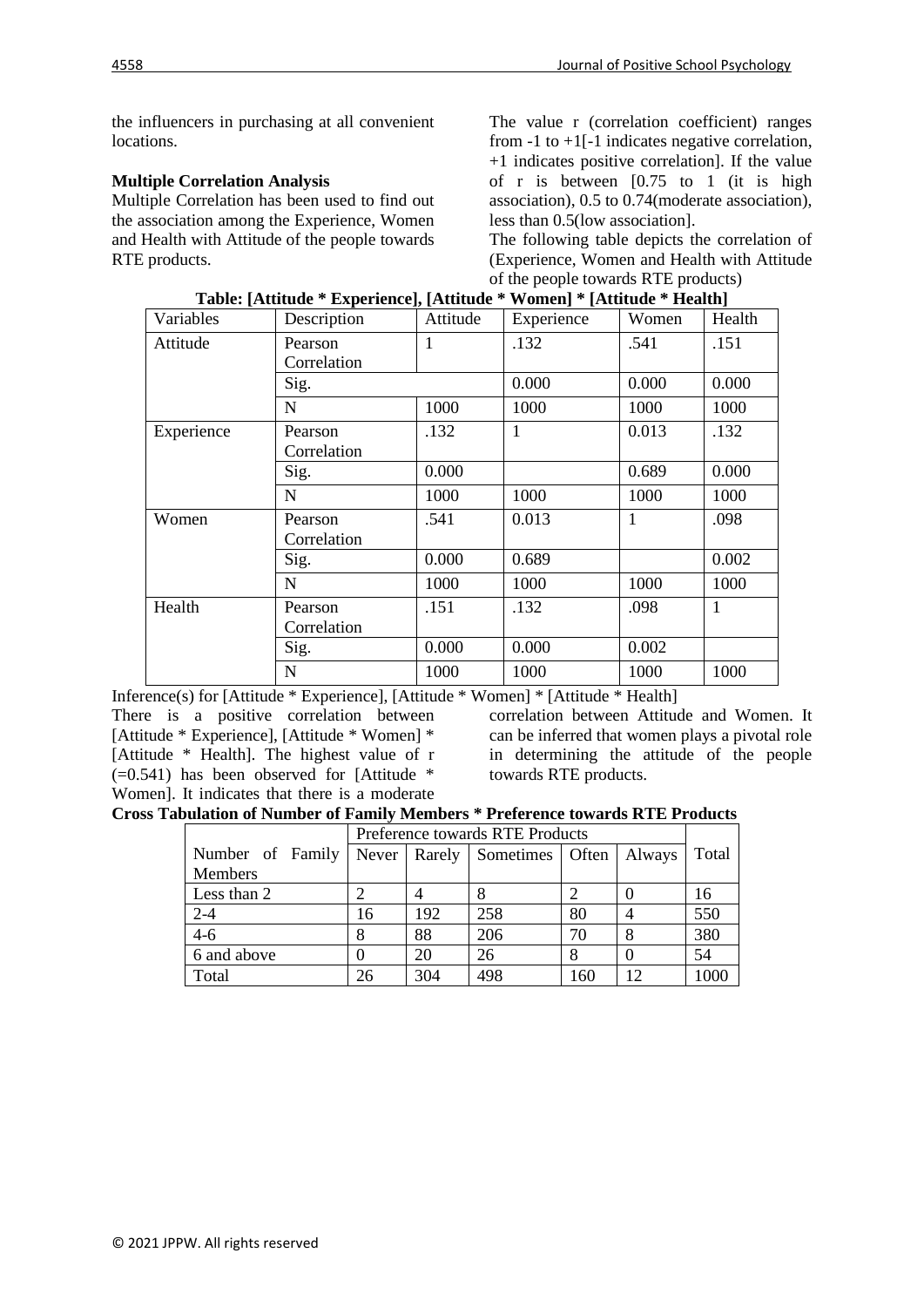| Description | Value  |
|-------------|--------|
| Chi-Square  | 28.351 |
| df          | 12     |
| Sig         | .005   |

**Table 8(B): Chi-Square Analysis of Family Members \* Preference towards RTE Products**

Source: Compiled from the questionnaire

**Inference:** It can be seen from the table 1(a) that the significance (0.000) is less than the assumed value (0.05). This means that preference towards RTE Products differ by number of family members.





**Inference:** It can be seen from the graph that preference towards RTE Products differs by number of family members. It is clearly observed that a family of 2-4 members has the **Summary of Findings:**

highest consumption of RTE food packets. Presently, there is a nuclear family tradition which is trending. This proves that RTE is trending more in nuclear families.

| <b>Hypothesis Statement</b>         | Critical level and   Inference<br><b>Statistical</b><br>test<br><b>Used</b> |                                                          |
|-------------------------------------|-----------------------------------------------------------------------------|----------------------------------------------------------|
| Hypothesis                          |                                                                             | The critical level   If the critical level or level      |
| Null Hypothesis(H0):                |                                                                             | or level of of significance is less than                 |
| There is no positive attitude among |                                                                             | significance is set $\vert$ 5%(0.05), null hypothesis is |
| working women in context of RTE     | at $5\%(0.05)$                                                              | rejected                                                 |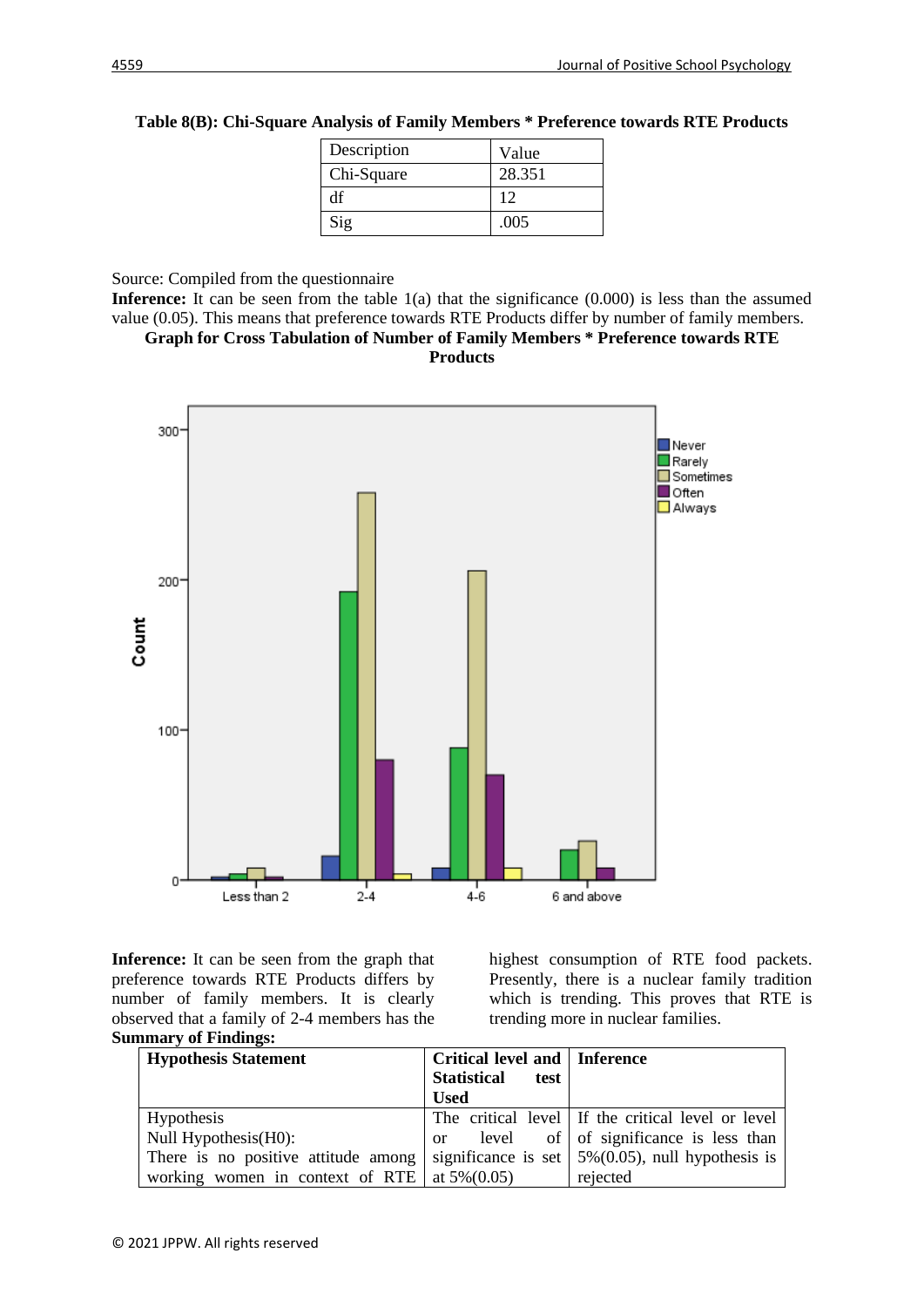| food products in the market; in the city | Kolmogorov             |                              |
|------------------------------------------|------------------------|------------------------------|
| of Mumbai                                | Smirnov test (Non      | Null hypothesis is rejected  |
|                                          | Parametric Test of     | There is a positive attitude |
|                                          | Hypothesis)            | among working women in       |
| Alternative Hypothesis(HA): There is     | Multiple               | context of RTE<br>food       |
| a positive attitude among working        | Correlation            | products in the market; in   |
| women in context of RTE food             | Regression             | the city of Mumbai           |
| products in the market; in the city of   | analysis               |                              |
| Mumbai                                   | <b>Factor Analysis</b> |                              |
|                                          | Structural             |                              |
|                                          | Equation               |                              |
|                                          | Modeling (SEM)         |                              |

Hypothetical Analysis – The hypothesis which is formulated has been tested by using Chi-Square test and Kolmogorov Smirnov test Chi-Square is called as goodness-of-fit test. It is used to test how observed frequencies differ from expected frequencies

Kolmogorov Smirnov test has been used to test how the percentage of cumulative observed frequencies differ from percentage of cumulative expected frequencies.

- The study shows that out of 1000 respondents, 428(43%) of the respondents are male and 572(57%) are female. It shows that majority of the respondents were female than male.
- The study reveals that out of 1000 respondents, 284(28.4%) of the respondents are in the age group between 10-20 years, 270(27%) between 21 – 30 years, 174 (17.4%) between  $31 - 45$  years and 272 (27.2%) are above 45 years. It indicates that majority of the respondents are between the age group above 45 years followed by between  $21 - 30$  years.
- It shows that out of 1000 respondents, 354 (35.4%) of the respondents are students, 358 (35.8%) are service, 216 (21.6%) are professionals and 72 (7.2%) of the respondents are housewives. It indicates that majority of the respondents are students and service.
- The study highlights that out of 1000 respondents, 342 (34%) of the respondents are having the income between INR 0-10000, 98 (10%) are having the income between INR 10001-25000, 434 (43%) are having

the income between INR 25001 – 40000 and the remaining 126 (13%) of the respondents are having the income above INR 40000. It shows that majority of the respondents are having the income between INR 25001 – 40000.

- Out of  $1000$  respondents,  $44$   $(4%)$  of the respondents rated the awareness level towards the RTE products as extremely low, 106 (11%) as low, 314 (31%) as neutral, 294 (29%) as high and 242 (24%) as very high.
- It shows that out of 1000 respondents, 223 (22.3%) of the respondents are of the opinion that they prefer to have breakfast and lunch as RTE. Further 98 (9.8%) prefer to have breakfast, lunch, brunch and tea as RTE; whereas 107 (10.7%) desire breakfast, lunch and snacks as RTE and 189 (18.9%) consume breakfast, lunch, tea, snacks and dinner as RTE. Lastly 383 (38%) breakfast, lunch, tea, snacks, dinner and dessert as RTE.
- It shows that out of 1000 respondents, 21 (2%) of the respondents are of the belief that woman are the important pillars of the house as very low, 28 (3%) as low, 72 (7%) as neutral, 218 (22%) as high and 661 (66%) as very high.
- The study highlights that out of 1000 respondents , 31 (3%) of the respondents are of the view that Women have become very knowledgeable in today's age and can make decisions of what is wrong and right for their health as very low, 22 (2%) as low, 72 (7%) as neutral, 298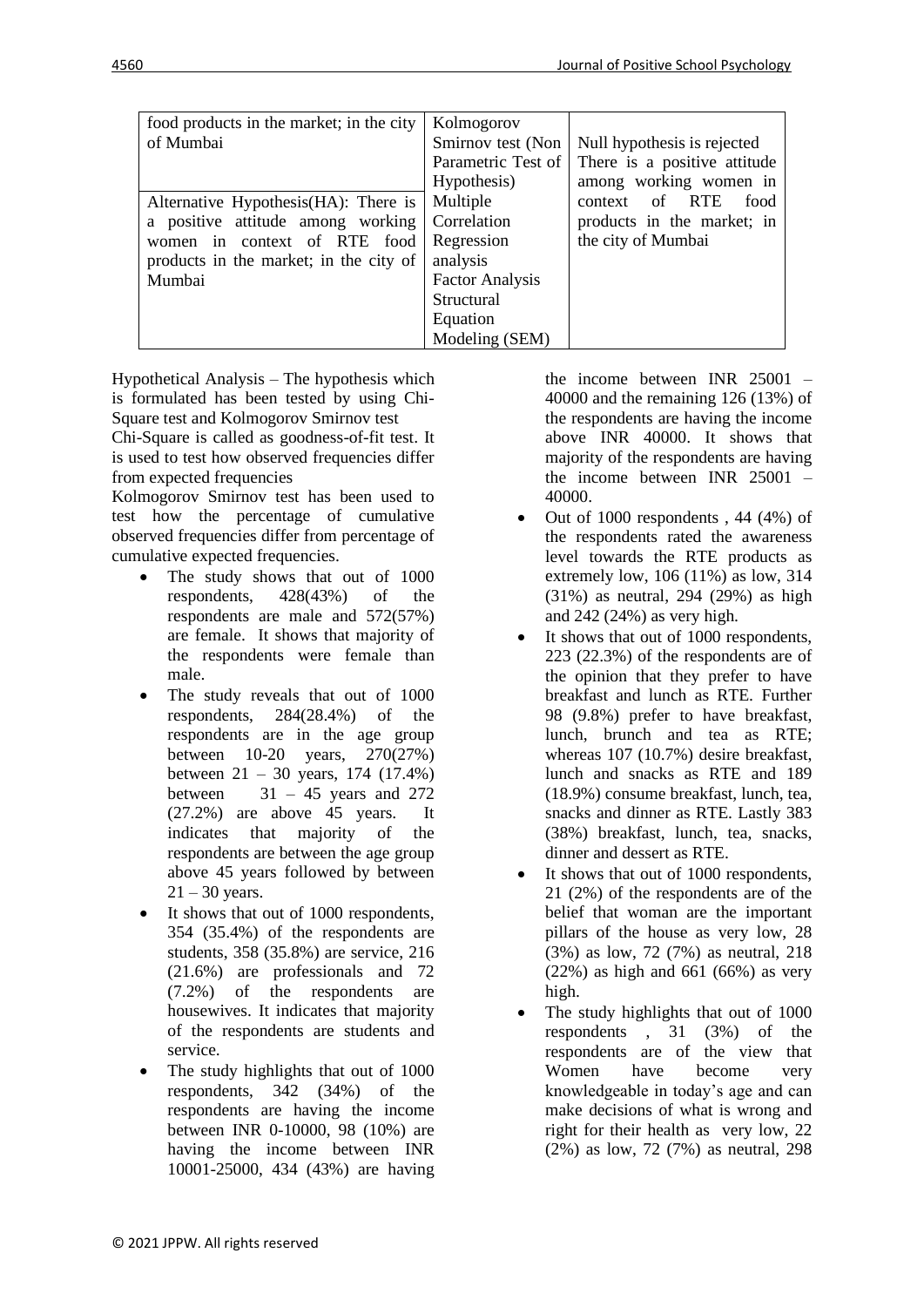(30%) as high and 577 (58%) as very high.

- The study reveals that out of 1000 respondents, 32 (3%) of the respondents are of the view that Women in their homes are responsible for most of the housework as very low, 48 (5%) as low, 138 (14%) as neutral, 308 (31%) as high and 474 (47%) as very high.
- The study analyses that out of 1000 respondents, 27 (3%) of the respondents are of the belief that women have become more competent in today's dynamic environment as very low, 25 (3%) as low, 72 (7%) as neutral, 348 (35%) as high and 528 (53%) as very high.
- The study indicates that out of 1000 respondents, 32 (3%) of the respondents are of the view that the household decisions are always taken by women as very low, 70 (3%) as low, 354 (35%) as neutral, 336 (34%) as high and 208 (21%) as very high.
- Out of 1000 respondents , 52 (5%) of the respondents are of the belief that in the 21st century there are still some women restricted to the kitchen of the house as very low, 144 (14%) as low, 250 (25%) as neutral, 320 (32%) as high and 234 (23%) as very high.
- From the research, it depicts that out of 1000 respondents , 86 (9%) of the respondents are of the outlook that the RTE food packets are a new sunrise for women as very low, 144 (14%) as low, 402 (40%) as neutral, 292 (29%) as high and 106 (11%) as very high.
- It reveals that out of 1000 respondents , 52 (5%) of the respondents are of the view that the RTE food is preferred by working women as very low, 120 (12%) as low, 296 (30%) as neutral, 388 (39%) as high and 144 (14%) as very high.
- The study analyses that out of 1000 respondents, 34 (3%) of the respondents are of the view that RTE food saves time and energy as very low, 36 (4%) as low, 210 (21%) as neutral, 492 (49%) as high and 228 (23%) as very high.
- Out of 1000 respondents, 120 (12%) of the respondents are of the view that the family members are satisfied when RTE food is served as very low, 262 (26%) as low, 426 (43%) as neutral, 148 (15%) as high and 44 (4%) as very high.
- The study depicts that out of 1000 respondents , 266 (27%) of the respondents are of the belief that there is a high frequency of preparation of RTE food packets for your family as very low, 320 (32%) as low, 248 (25%) as neutral, 134 (13%) as high and 32 (3%) as very high.
- From the research, it shows that out of 1000 respondents , 88 (9%) of the respondents are of the belief that the wide variety of RTE food packets will play a vital role in increasing the preference of women as very low, 166 (17%) as low, 390 (39%) as neutral, 286 (29%) as high and 70 (7%) as very high.
- Out of 1000 respondents, 20 (2%) of the respondents are of the belief that the positive attitude of women enhances the sales for various RTE products as highly not imperative, 78 (8%) as not imperative, 444 (44%) as neutral, 374 (37%) as imperative and 84 (8%) as highly imperative.
- The study shows that out of 1000 respondents , 258 (26%) of the respondents are of the view that the RTE food is a healthy choice as Strongly Disagree, 310 (31%) as Disagree, 330 (33%) as Neutral, 80 (8%) as Agree and 22 (2%) as Strongly Agree.

# **Conclusion:**

From the above findings we can conclude that women in Mumbai are aware about the Readyto-Eat food. Further, it is still observed that people feel that women are responsible for the household chores like cooking, cleaning etc.and restricted in the kitchen only. Further, it is also seen that RTE is a new sunrise in the food market and helps to save time and energy. Additionally, a wide variety of RTE food packets would boost the usage of RTE amongst females.

**Suggestions and Recommendations:**